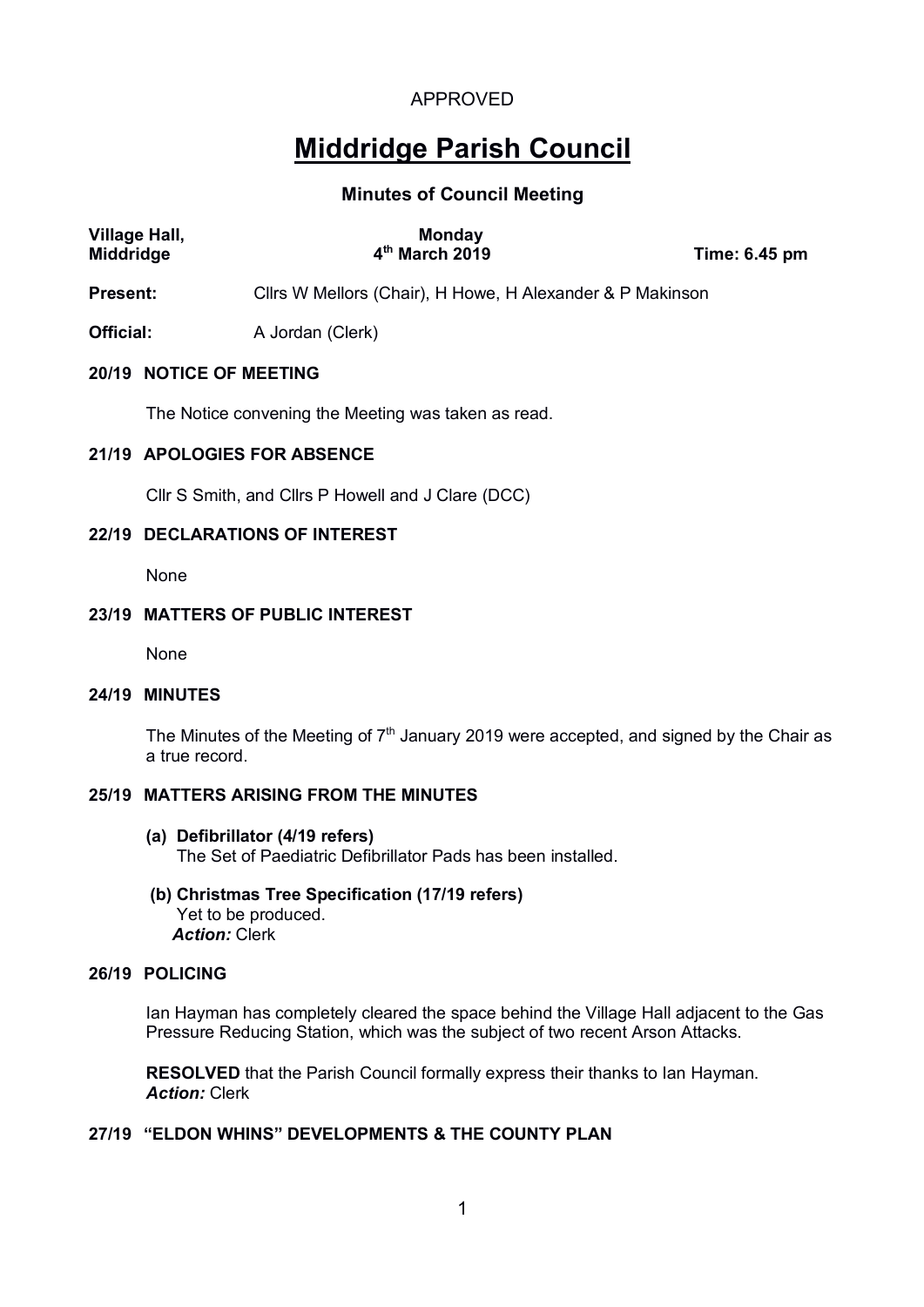Nothing to report.

# **28/19 GROUNDS MAINTENANCE & GENERAL REPAIRS**

#### **(a) Street Light Removal**

The proposed DCC SLA Legal Document has been received, and circulated to Parish Councillors for their comments, and is awaiting signature. *Action:* Cllr W Mellors

At the January Parish Council Meeting, DCC Councillor John Clare mentioned that it might be possible to improve the area of cover of the new LED Street Lights, by requesting that DCC install Lights which throw their light over a wider angle. It was agreed that a Survey of the newly installed LED Street Lights be undertaken to establish which Lights might benefit from this approach, and which Lights have yet to be upgraded.

*Action:* Cllrs W Mellors & H Howe

# **(b) Tree Maintenance**

The GAMP Board have approved the Parish Council's Application for funding for the proposed Tree Maintenance on "The Dock" and the Play Area from our Ward County Councillors' Neighbourhood Budgets, and payment is awaited. It was noted that it will not be possible to undertake this Work until late Autumn/early Winter. Oliver's Trees will also be requested to clear any Branches from the uncut areas of "The Dock". *Action:* Clerk

The possibility of Maintenance on the "Millennium Hedge" is to be investigated again. *Action:* Clerk

# **(c) Walkers Lane Road & Parking**

The Statutory Notice Period for the new Parking Restrictions on the Roads near the Village Hall has expired, and it is understood that the necessary Approval of the Secretary of State is now being sought; consequently, it is still not yet known when these Restrictions will come into effect.

One of the reasons why the Village Hall Car-park is not more widely used is because of fears for Vehicle Safety because it is not lit at night. However, the Middridge Village Association (MVA) have recently installed a Security Light, and it is understood that another Light is planned.

**RESOLVED** that the Parish Council formally express their thanks to the MVA for this. *Action:* Clerk

#### **(d) Parish Paths & Dog Litter**

Peter Crinnion of the PPP does not plan to repair the Arson Damage to the Path 7 Kissing Gate, because he claims that DCC did not install this Kissing Gate. However, the Clerk has established that the Kissing Gate was installed by Ian Hayman in 2014, and this was funded by the PPP; Peter Crinion's response is awaited.

The Clerk has been unable to obtain a response from DCC to the suggestion that the existing Dog Litter Bin on "the Dock" be moved to Northside Close; Cllr J Clare's assistance is to be sought. *Action:* Clerk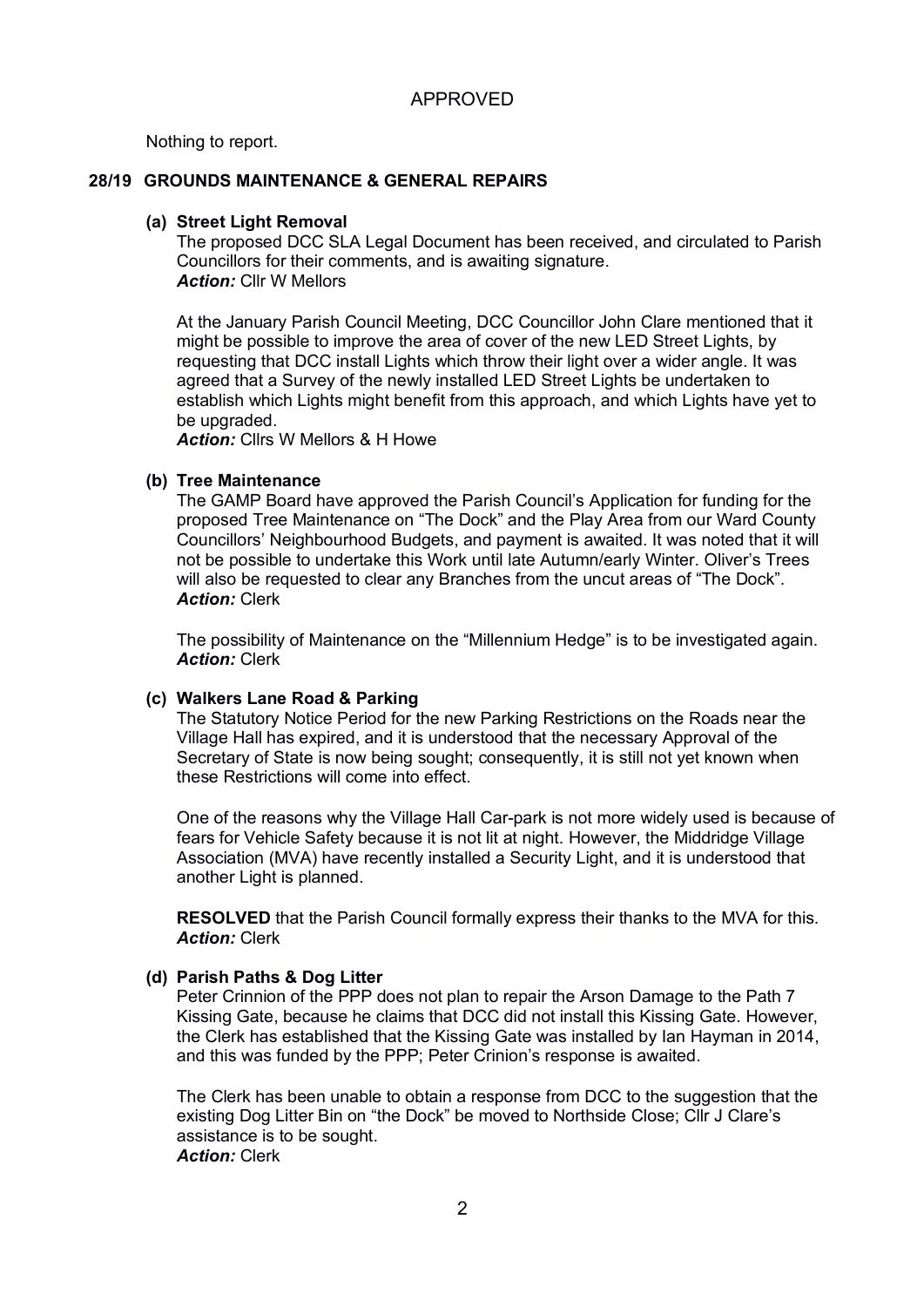Livin are to be contacted regarding the area of grass they own adjacent to the Garages behind "The Meadows", which is repeatedly badly littered with cigarette ends. *Action:* Clerk

#### **(e) Village Green Maintenance** Skill Mill are to be contacted regarding the outstanding treatment of the Path across the Village Green in front of the "Bay Horse" with weedkiller. *Action:* Clerk

# **29/19 PLANNING APPLICATIONS**

None

# **30/19 CHILDREN'S PLAY AREA**

The Clerk's Monthly Inspection Report was approved.

### **31/19 ROAD-TRAFFIC**

The possibility of the Parish Council applying for funding for new Safety Puppets and/or permanent Speed Matrices from GAMP is to be considered. *Action:* All

It is understood that the Police are prepared to loan a "Speed Gun" to Members of the Public, and Arnold Miller has volunteered; this possibility is to be investigated. *Action:* Clerk

#### **32/19 NEIGHBOURHOOD PLAN (NP)**

Nothing to report

#### **33/19 ACCOUNTS**

**RESOLVED** that Colin Gray be appointed Internal Auditor for the Parish Council's 2018/19 Accounts, subject to payment of the usual Honorarium. *Action:* Clerk

#### **RESOLVED** that the following Accounts be approved for payment:-

| Payee                         | <b>Purpose</b>                       | <b>Amount</b> |
|-------------------------------|--------------------------------------|---------------|
| <b>T P Jones &amp; CO LLP</b> | <b>Clerk's Salary Administration</b> | £73.20        |
| Hayfields Contracting Ltd.    | Christmas Tree Erect & Remove        | £300.00       |
| A. D. Jordan                  | Clerk's Jan - Mar Salary             | £240.00       |
| <b>HMRC</b>                   | Clerk's Jan - Mar Tax                | £160.00       |
|                               | <b>TOTAL</b>                         | £773.20       |

# **34/19 GAMP & CDALC**

Cllr W Mellors is to attend.a CDALC Executive Committee Meeting shortly.